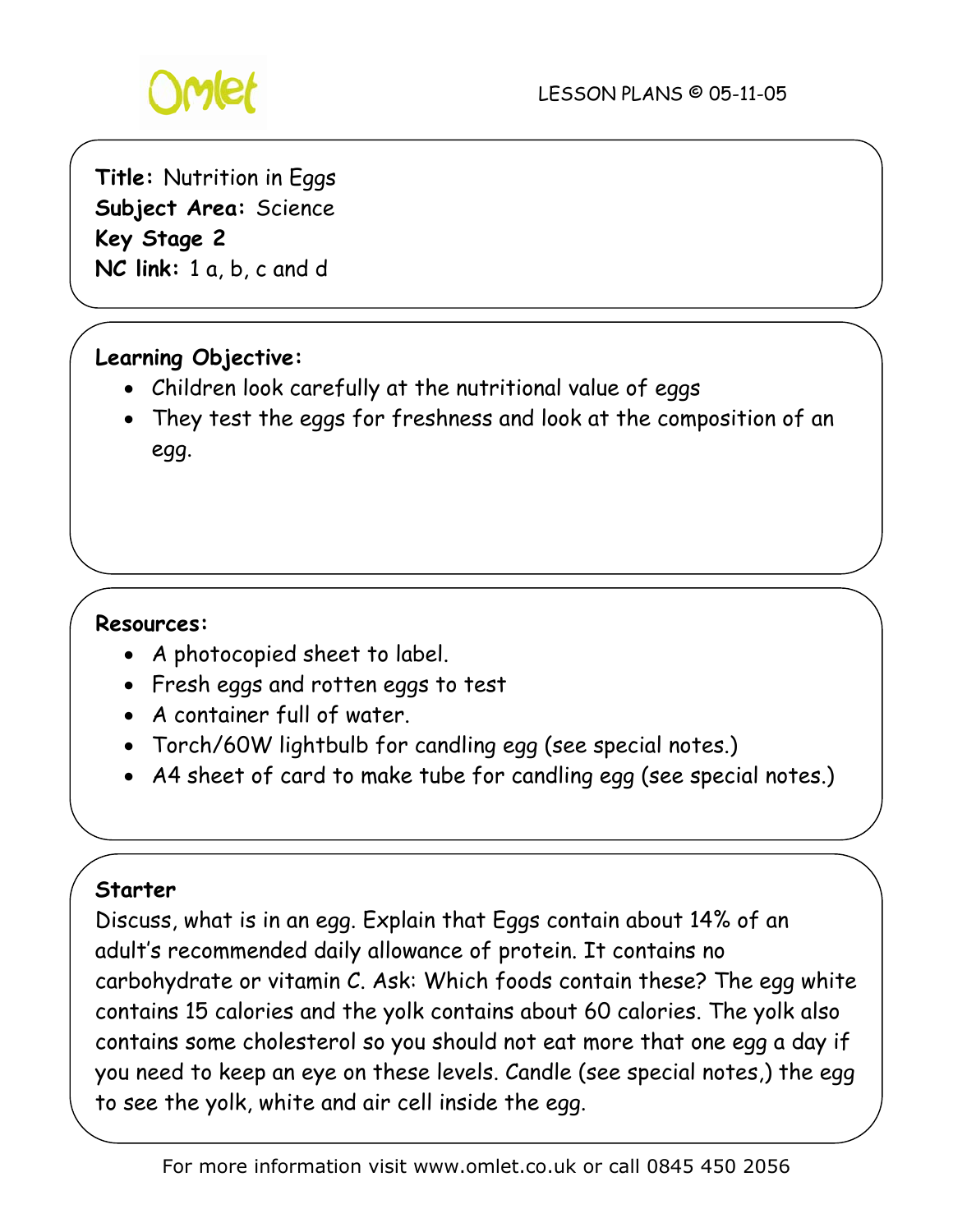

# **Main Teaching Activity:**

Encourage the children to look at the list of vitamins and minerals that can be found in an egg. As a class, discuss why vitamins and minerals are vital for everyday health. Next talk through the anatomy of an egg, it may be worth cracking open a fresh egg to get a clearer picture of the membranes, yolk, shell, white and air cell.

#### **Plenary**

• Talk through the labeling and ask: Does anyone know how to test if an egg is fresh? Explain that the shell is porous and so as the egg is in the air it takes in air, which collects in the air sac. An older egg will have absorbed more air therefore float if placed in water. Demonstrate using two eggs and a container of water. (For full lesson KS3 lesson plan on floating eggs see Omlet sheet 'Floating eggs'.

## **Differentiation**

Challenge the children to investigate why egg shells are sometimes weak (lack of calcium) and what can be done to remedy this. Ask: Which other foods could you eat that contain 75 calories? Would they contain the same nutrients?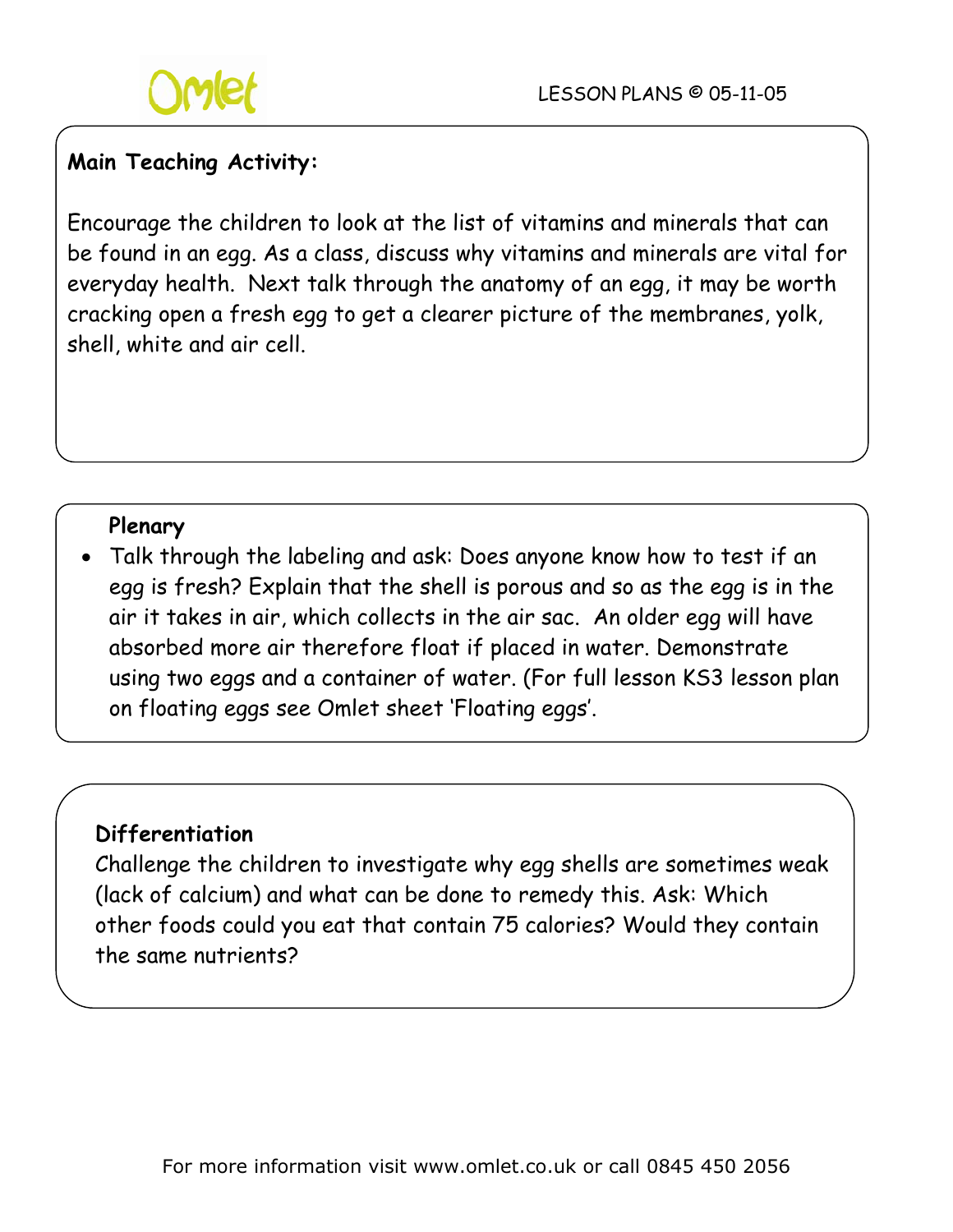

## **Special Notes:**

- To make an egg rotten, use a supermarket egg and place it somewhere warm for a week.
- 'Candling' an egg to enable you to see inside the egg.